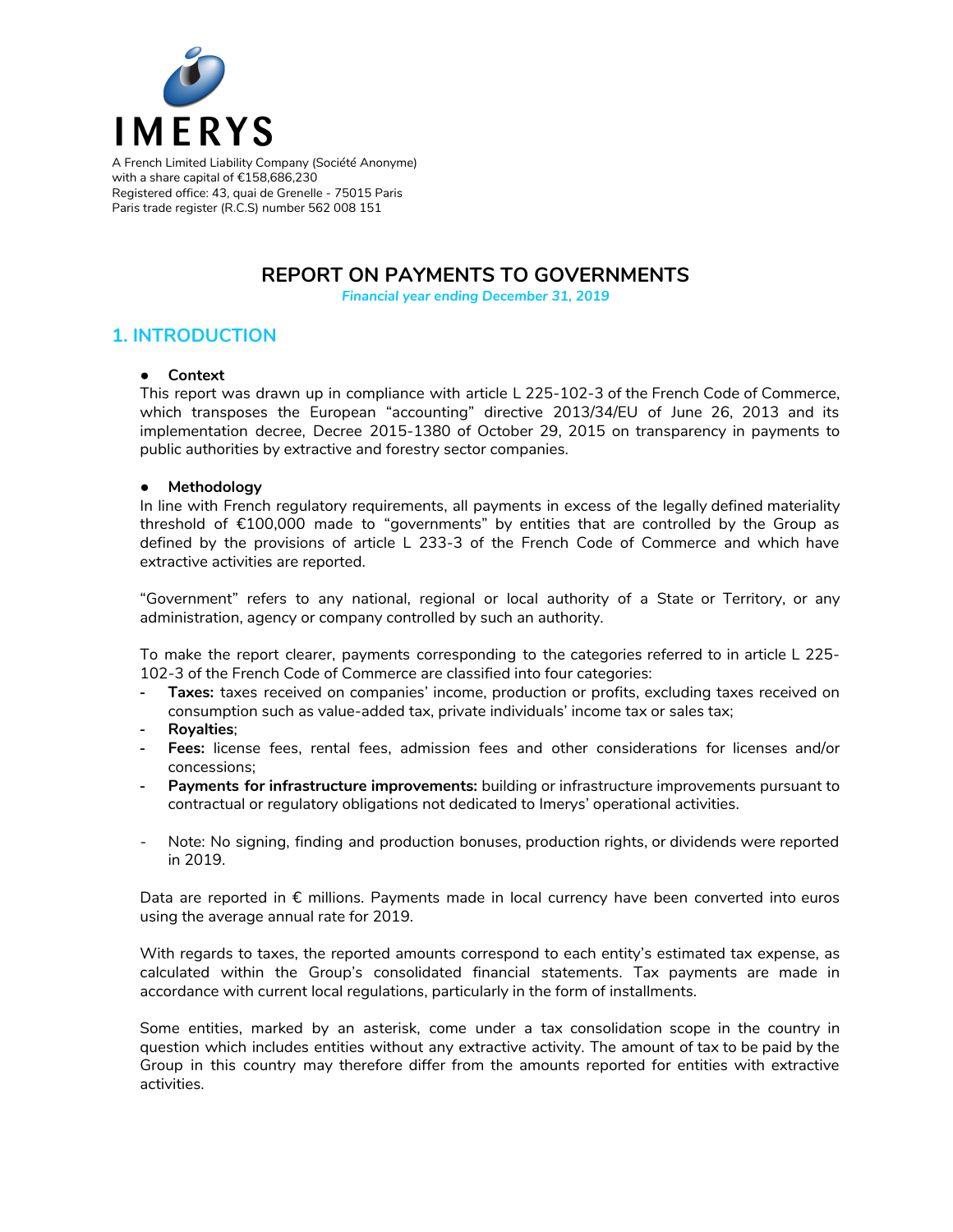# **2. THE REPORT**

|                                              | Percent<br>ownership |                   |              | Local currency   |      | <b>Euros</b>                                   |              |                  |      |                                                |
|----------------------------------------------|----------------------|-------------------|--------------|------------------|------|------------------------------------------------|--------------|------------------|------|------------------------------------------------|
| <b>Country/Entity</b>                        |                      | Local<br>currency | <b>Taxes</b> | <b>Royalties</b> | Fees | Payments for<br>infrastructure<br>improvements | <b>Taxes</b> | <b>Royalties</b> | Fees | Payments for<br>infrastructure<br>improvements |
| Argentina                                    |                      |                   | 13.2         |                  |      |                                                | 0.2          |                  |      |                                                |
| Imerys Minerales<br>Argentina S.A.           | 100                  | ARS               | 13.2         |                  |      |                                                | 0.2          |                  |      |                                                |
| Austria                                      |                      |                   | 4.3          |                  |      |                                                | 4.3          |                  |      |                                                |
| Imerys Talc<br>Austria Gmbh                  | 100                  | <b>EUR</b>        | 4.3          |                  |      |                                                | 4.3          |                  |      |                                                |
| <b>Bulgaria</b>                              |                      |                   | 0.2          | 0.4              |      |                                                | 0.1          | 0.2              |      |                                                |
| Imerys Minerals<br>Bulgaria A.D.             | 99.73                | <b>BGN</b>        | 0.2          | 0.4              |      |                                                | 0.1          | 0.2              |      |                                                |
| <b>Brazil</b>                                |                      |                   | 5.9          |                  |      |                                                | 11.6         |                  |      |                                                |
| Imerys Do Brasil<br>Comercio De              |                      |                   |              |                  |      |                                                |              |                  |      |                                                |
| Extracao De<br>Minerios Ltda                 | 100                  | <b>BRL</b>        | 4.3          |                  |      |                                                | 1.0          |                  |      |                                                |
| Imerys Rio Capim<br>Caulim                   | 100                  | <b>BRL</b>        | 43.3         |                  |      |                                                | 9.8          |                  |      |                                                |
| Para Pigmentos<br>Sa                         | 100                  | <b>BRL</b>        | 3.3          |                  |      |                                                | 0.8          |                  |      |                                                |
| Canada                                       |                      |                   | 7.4          |                  |      |                                                | 4.9          |                  |      |                                                |
| Imerys Graphite<br>And Carbon<br>Canada Inc. | 100                  | CAD               | 5.1          |                  |      |                                                | 3.4          |                  |      |                                                |
| Imerys Mica<br>Suzorite Inc                  | 100                  | CAD               | 2.3          |                  |      |                                                | $1.5\,$      |                  |      |                                                |
| Denmark                                      |                      |                   | 1.2          |                  |      |                                                | 0.2          |                  |      |                                                |
| Imerys Industrial<br>Minerals<br>Denmark A/S | 100                  | <b>DKK</b>        | $1.2\,$      |                  |      |                                                | $0.2\,$      |                  |      |                                                |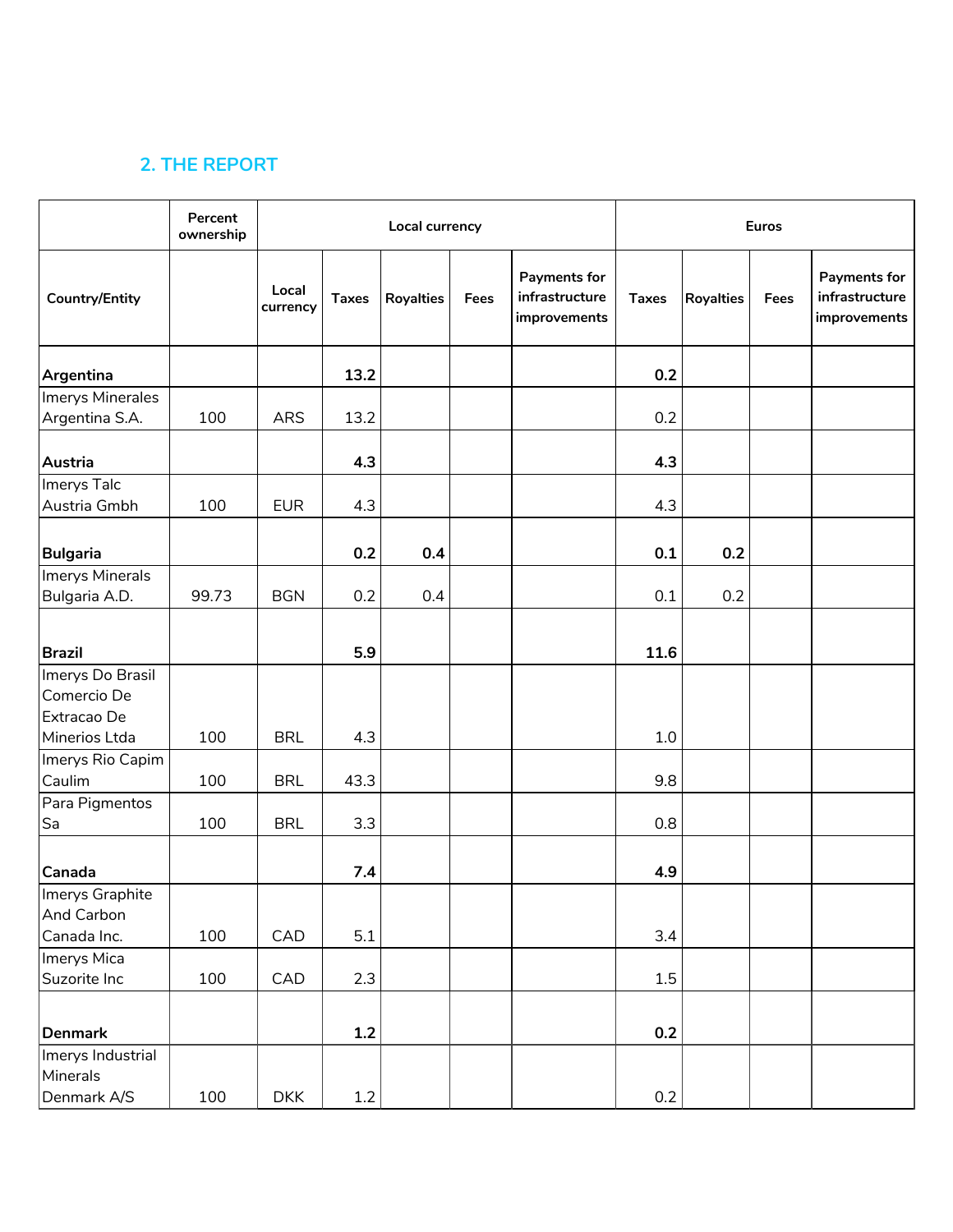|                                               | Percent<br>ownership |                   |              | Local currency   |      | <b>Euros</b>                                   |              |           |      |                                                       |
|-----------------------------------------------|----------------------|-------------------|--------------|------------------|------|------------------------------------------------|--------------|-----------|------|-------------------------------------------------------|
| <b>Country/Entity</b>                         |                      | Local<br>currency | <b>Taxes</b> | <b>Royalties</b> | Fees | Payments for<br>infrastructure<br>improvements | <b>Taxes</b> | Royalties | Fees | <b>Payments for</b><br>infrastructure<br>improvements |
| France                                        |                      |                   | 12.3         |                  |      |                                                | 12.3         |           |      |                                                       |
| Imerys Mineraux<br>France*                    | 100                  | <b>EUR</b>        | 0.3          |                  |      |                                                | 0.3          |           |      |                                                       |
| Imerys Refractory<br>Minerals Glomel*         | 100                  | <b>EUR</b>        | 2.7          |                  |      |                                                | 2.7          |           |      |                                                       |
| Imerys Filtration<br>France*                  | 100                  | <b>EUR</b>        | 0.8          |                  |      |                                                | 0.8          |           |      |                                                       |
| Imerys Refractory<br>Minerals Clerac*         | 100                  | <b>EUR</b>        | 0.9          |                  |      |                                                | 0.9          |           |      |                                                       |
| $ICF*$                                        | 100                  | <b>EUR</b>        | 1.4          |                  |      |                                                | 1.4          |           |      |                                                       |
| Imerys Talc<br>Luzenac France*                | 100                  | <b>EUR</b>        | 6.2          |                  |      |                                                | 6.2          |           |      |                                                       |
| Germany                                       |                      |                   | 1.3          |                  |      |                                                | 1.3          |           |      |                                                       |
| Imerys<br>Tableware<br>Deutschland            | 100                  | <b>EUR</b>        | 1.0          |                  |      |                                                | 1.0          |           |      |                                                       |
| Imerys<br>Metalcasting<br>Germany Gmbh*       | 100                  | <b>EUR</b>        | 0.3          |                  |      |                                                | 0.3          |           |      |                                                       |
| Greece                                        |                      |                   | 7.1          | 2.9              |      |                                                | 7.1          | 2.9       |      |                                                       |
| Imerys Industrial<br>Minerals Greece<br>S.A.  | 100                  | <b>EUR</b>        | 6.8          |                  |      |                                                | 6.8          |           |      |                                                       |
| Elmin - Elmin<br><b>Bauxites</b>              | 100                  | <b>EUR</b>        | 0.3          | 2.9              |      |                                                | 0.3          | 2.9       |      |                                                       |
| Hungary                                       |                      |                   | 39.6         |                  |      |                                                | 0.1          |           |      |                                                       |
| Imerys Bentonite<br>Hungary KFT               | 100                  | <b>HUF</b>        | 39.6         |                  |      |                                                | 0.1          |           |      |                                                       |
| India                                         |                      |                   | 11.7         |                  |      |                                                | 0.1          |           |      |                                                       |
| Imerys Ceramics<br>(India) Private<br>Limited | 100                  | <b>INR</b>        | 11.7         |                  |      |                                                | 0.1          |           |      |                                                       |
|                                               | Percent<br>ownership |                   |              | Local currency   |      | Euros                                          |              |           |      |                                                       |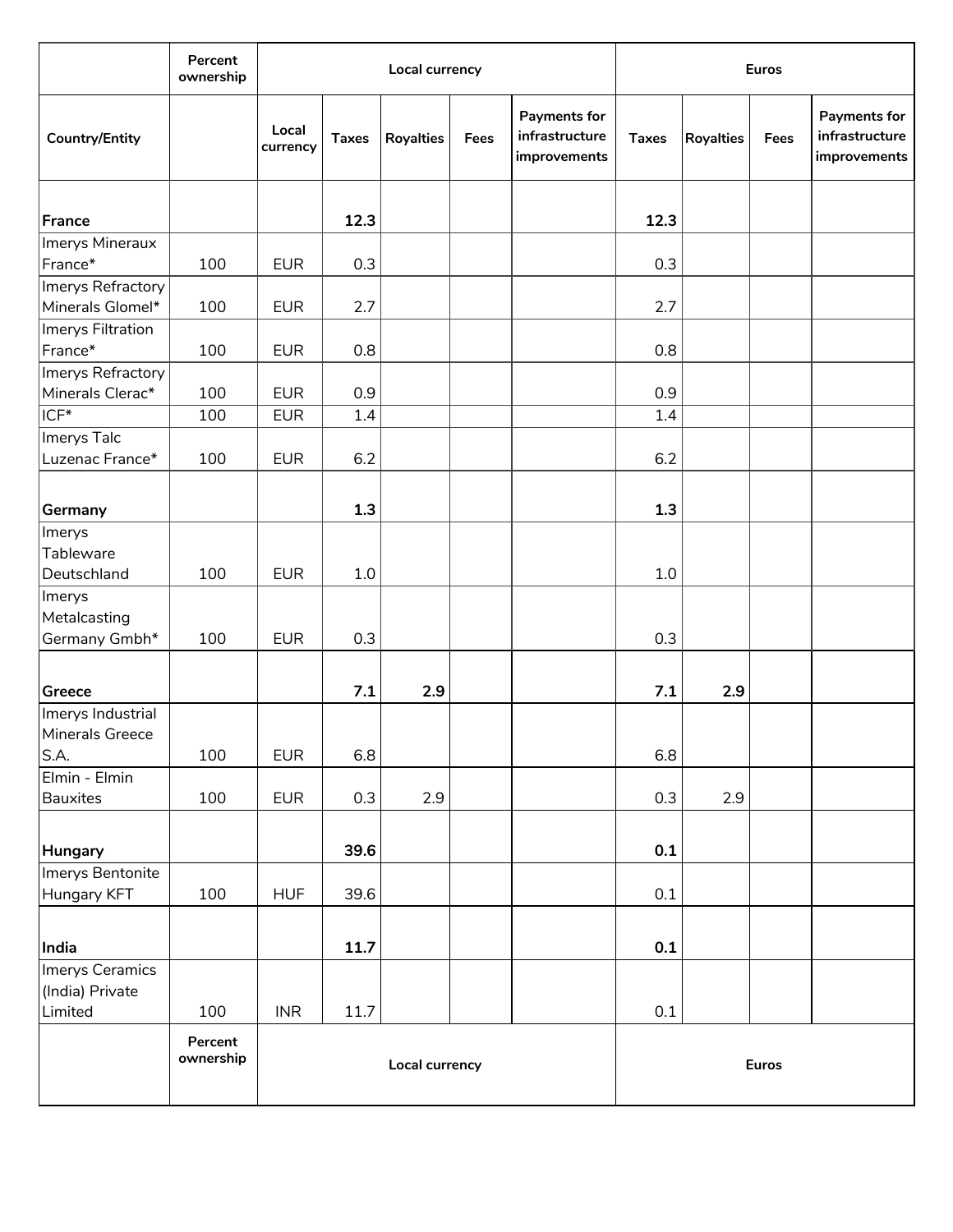| <b>Country/Entity</b>      |                      | Local<br>currency | <b>Taxes</b> | <b>Royalties</b> | Fees | <b>Payments for</b><br>infrastructure<br>improvements | <b>Taxes</b> | <b>Royalties</b> | Fees | <b>Payments for</b><br>infrastructure<br>improvements |
|----------------------------|----------------------|-------------------|--------------|------------------|------|-------------------------------------------------------|--------------|------------------|------|-------------------------------------------------------|
|                            |                      |                   |              |                  |      |                                                       |              |                  |      |                                                       |
| Italy                      |                      |                   | 3.5          |                  | 0.2  |                                                       | 3.5          |                  | 0.2  |                                                       |
| Imerys Minerali<br>Italia* | 100                  | <b>EUR</b>        | 2.6          |                  | 0.2  |                                                       | 2.6          |                  | 0.2  |                                                       |
| Imerys Talc Italy          |                      |                   |              |                  |      |                                                       |              |                  |      |                                                       |
| Spa*                       | 99.66                | <b>EUR</b>        | 0.8          |                  |      |                                                       | 0.8          |                  |      |                                                       |
| Sarda Perlite              |                      |                   |              |                  |      |                                                       |              |                  |      |                                                       |
| S.R.L.                     | 61                   | <b>EUR</b>        | $0.1\,$      |                  |      |                                                       | 0.1          |                  |      |                                                       |
| Malaysia                   |                      |                   | 6.5          | 7.4              |      |                                                       | 1.4          | 1.6              |      |                                                       |
| Imerys Minerals            |                      |                   |              |                  |      |                                                       |              |                  |      |                                                       |
| Malaysia Sdn.<br>Bhd.      | 100                  | <b>MYR</b>        | 6.5          | 7.4              |      |                                                       | $1.4\,$      | 1.6              |      |                                                       |
| Mexico                     |                      |                   | 183.3        |                  |      |                                                       | 8.5          |                  |      |                                                       |
| Imerys Diatomita           |                      |                   |              |                  |      |                                                       |              |                  |      |                                                       |
| Mexico. S.A. De            |                      |                   |              |                  |      |                                                       |              |                  |      |                                                       |
| C.V.                       | 100                  | <b>MXN</b>        | 125.1        |                  |      |                                                       | 5.8          |                  |      |                                                       |
| Liquid Quimica<br>Mexicana | 100                  | <b>MXN</b>        | 1.9          |                  |      |                                                       | 0.1          |                  |      |                                                       |
| Imerys Ceramics            |                      |                   |              |                  |      |                                                       |              |                  |      |                                                       |
| Mexico. Sa De<br>C.V.      | 100                  | <b>MXN</b>        | 10.0         |                  |      |                                                       | 0.5          |                  |      |                                                       |
| Minera Roca                |                      |                   |              |                  |      |                                                       |              |                  |      |                                                       |
| Rodando S. De              |                      |                   |              |                  |      |                                                       |              |                  |      |                                                       |
| R.L. De C.V.               | 100                  | <b>MXN</b>        | 46.3         |                  |      |                                                       | 2.1          |                  |      |                                                       |
| Namibia                    |                      |                   | 18.0         |                  |      |                                                       | 1.1          |                  |      |                                                       |
| Imerys Gecko               |                      |                   |              |                  |      |                                                       |              |                  |      |                                                       |
| Holding Namibia<br>Pty Ltd | 51                   | <b>NAD</b>        | 12.7         |                  |      |                                                       | 0.8          |                  |      |                                                       |
| Imerys Gecko               |                      |                   |              |                  |      |                                                       |              |                  |      |                                                       |
| Okanjande                  |                      |                   |              |                  |      |                                                       |              |                  |      |                                                       |
| Mining Namibia<br>Pty Ltd  | 51                   | <b>NAD</b>        | 5.3          |                  |      |                                                       | 0.3          |                  |      |                                                       |
|                            |                      |                   |              |                  |      |                                                       |              |                  |      |                                                       |
| <b>New Zealand</b>         |                      |                   | 0.6          |                  |      |                                                       | 0.3          |                  |      |                                                       |
| Imerys Ceramics            |                      |                   |              |                  |      |                                                       |              |                  |      |                                                       |
| New Zealand                | 100                  | <b>NZD</b>        | 0.6          |                  |      |                                                       | 0.3          |                  |      |                                                       |
|                            | Percent<br>ownership |                   |              | Local currency   |      | <b>Euros</b>                                          |              |                  |      |                                                       |
|                            |                      |                   |              |                  |      | Payments for                                          |              |                  |      | Payments for                                          |
| Country/Entity             |                      | Local<br>currency | <b>Taxes</b> | <b>Royalties</b> | Fees | infrastructure<br>improvements                        | <b>Taxes</b> | <b>Royalties</b> | Fees | infrastructure<br>improvements                        |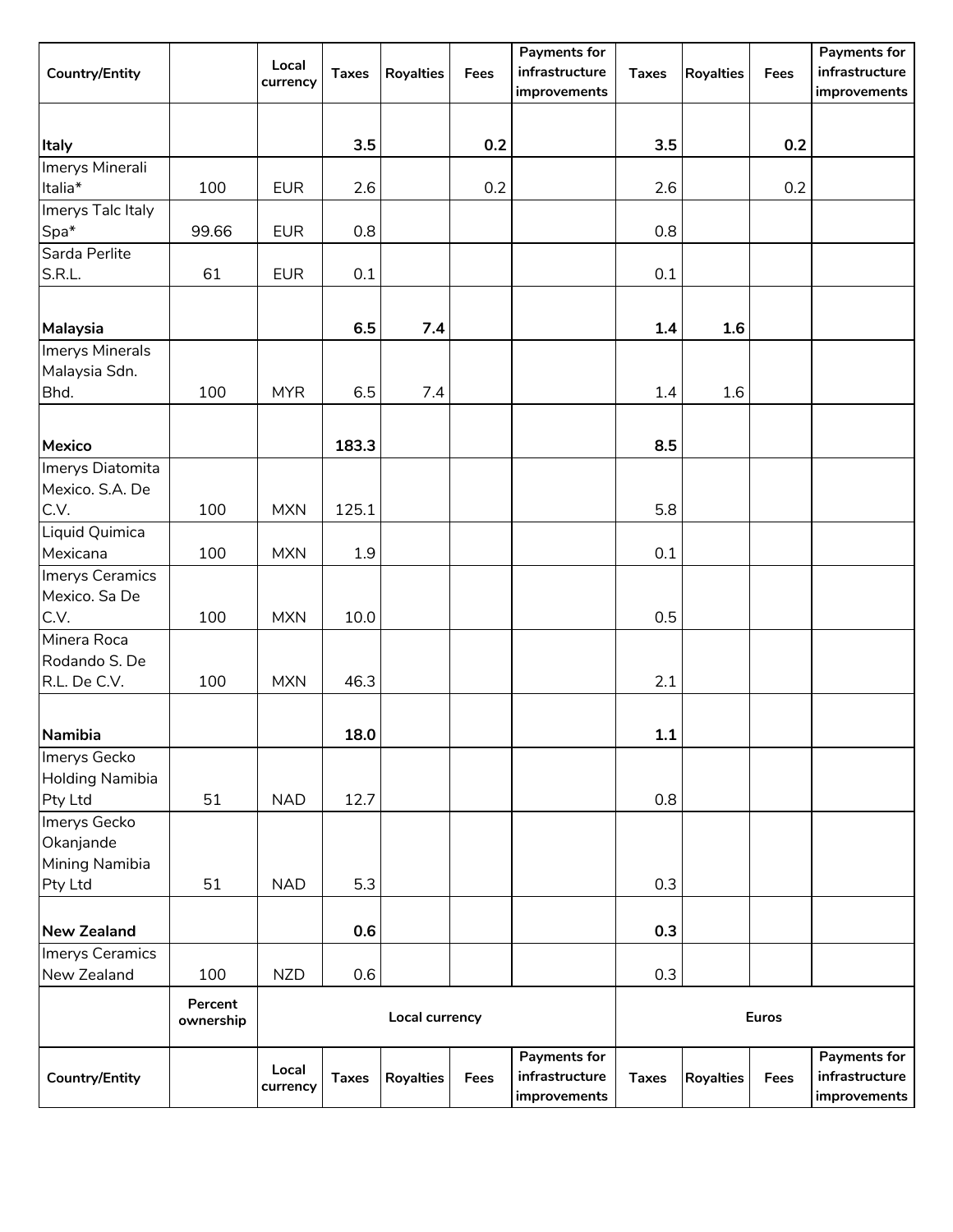| South Africa                     |                      |            | 5.5          | 2.9                   |      |                | 0.3          | 0.2              |              |                |
|----------------------------------|----------------------|------------|--------------|-----------------------|------|----------------|--------------|------------------|--------------|----------------|
| Imerys Refractory                |                      |            |              |                       |      |                |              |                  |              |                |
| Minerals South                   |                      |            |              |                       |      |                |              |                  |              |                |
| Africa (Pty) Ltd                 | 73.95                | ZAR        | 5.5          | 2.9                   |      |                | 0.3          | 0.2              |              |                |
|                                  |                      |            |              |                       |      |                |              |                  |              |                |
| Spain                            |                      |            | 2.2          |                       |      |                | 2.2          |                  |              |                |
| Imerys Diatomita                 |                      |            |              |                       |      |                |              |                  |              |                |
| Alicante S.A.*                   | 100                  | <b>EUR</b> | 2.2          |                       |      |                | 2.2          |                  |              |                |
|                                  |                      |            |              |                       |      |                |              |                  |              |                |
| Sweden                           |                      |            | 8.1          |                       |      |                | 0.8          |                  |              |                |
| Calderys Nordic                  |                      |            |              |                       |      |                |              |                  |              |                |
| Ab                               | 100                  | <b>SEK</b> | 8.1          |                       |      |                | 0.8          |                  |              |                |
|                                  |                      |            |              |                       |      |                |              |                  |              |                |
| <b>Thailand</b>                  |                      |            | 25.0         |                       |      |                | 0.7          |                  |              |                |
| Mrd-ecc                          |                      |            |              |                       |      |                |              |                  |              |                |
| (Thailande)                      | 68.89                | <b>THB</b> | 19.1         |                       |      |                | 0.5          |                  |              |                |
| Mrd Thailand                     | 68.89                | <b>THB</b> | 5.9          |                       |      |                | 0.2          |                  |              |                |
|                                  |                      |            |              |                       |      |                |              |                  |              |                |
|                                  |                      |            |              |                       |      |                |              |                  |              |                |
| <b>Turkey</b><br>Imerys Ceramics |                      |            | 5.0          |                       | 1.3  |                | 0.8          |                  | 0.2          |                |
| Turkey                           | 100                  | <b>TRY</b> | 1.8          |                       |      |                | 0.3          |                  |              |                |
| Harborlite                       |                      |            |              |                       |      |                |              |                  |              |                |
| Aegean Endustri                  |                      |            |              |                       |      |                |              |                  |              |                |
| Mineralleri Sanayi               |                      |            |              |                       |      |                |              |                  |              |                |
| A.S.                             | 100                  | <b>TRY</b> | 3.2          |                       | 1.3  |                | 0.5          |                  | 0.2          |                |
|                                  |                      |            |              |                       |      |                |              |                  |              |                |
| <b>Ukraine</b>                   |                      |            | 20.2         |                       |      |                | 0.7          |                  |              |                |
| Donbasskeramik                   |                      |            |              |                       |      |                |              |                  |              |                |
| a                                | 100                  | <b>UAH</b> | 3.5          |                       |      |                | 0.1          |                  |              |                |
| Vatutinsky                       |                      |            |              |                       |      |                |              |                  |              |                |
| Kombinat                         |                      |            |              |                       |      |                |              |                  |              |                |
| Vognetryviv                      | 86.26                | <b>UAH</b> | 16.7         |                       |      |                | 0.6          |                  |              |                |
|                                  |                      |            |              |                       |      |                |              |                  |              |                |
| <b>United Kingdom</b>            |                      |            | 6.0          |                       |      |                | 6.9          |                  |              |                |
| Imerys Minerals                  |                      |            |              |                       |      |                |              |                  |              |                |
| Ltd                              | 100                  | <b>GBP</b> | 6.0          |                       |      |                | 6.9          |                  |              |                |
|                                  | Percent<br>ownership |            |              |                       |      |                |              |                  |              |                |
|                                  |                      |            |              | <b>Local currency</b> |      |                |              |                  | <b>Euros</b> |                |
|                                  |                      |            |              |                       |      | Payments for   |              |                  |              | Payments for   |
| <b>Country/Entity</b>            |                      | Local      | <b>Taxes</b> | <b>Royalties</b>      | Fees | infrastructure | <b>Taxes</b> | <b>Royalties</b> | Fees         | infrastructure |
|                                  |                      | currency   |              |                       |      | improvements   |              |                  |              | improvements   |
|                                  |                      |            |              |                       |      |                |              |                  |              |                |
| <b>United States</b>             |                      |            | 10.7         |                       | 0.1  | 0.6            | 9.3          |                  | 0.1          | 0.3            |